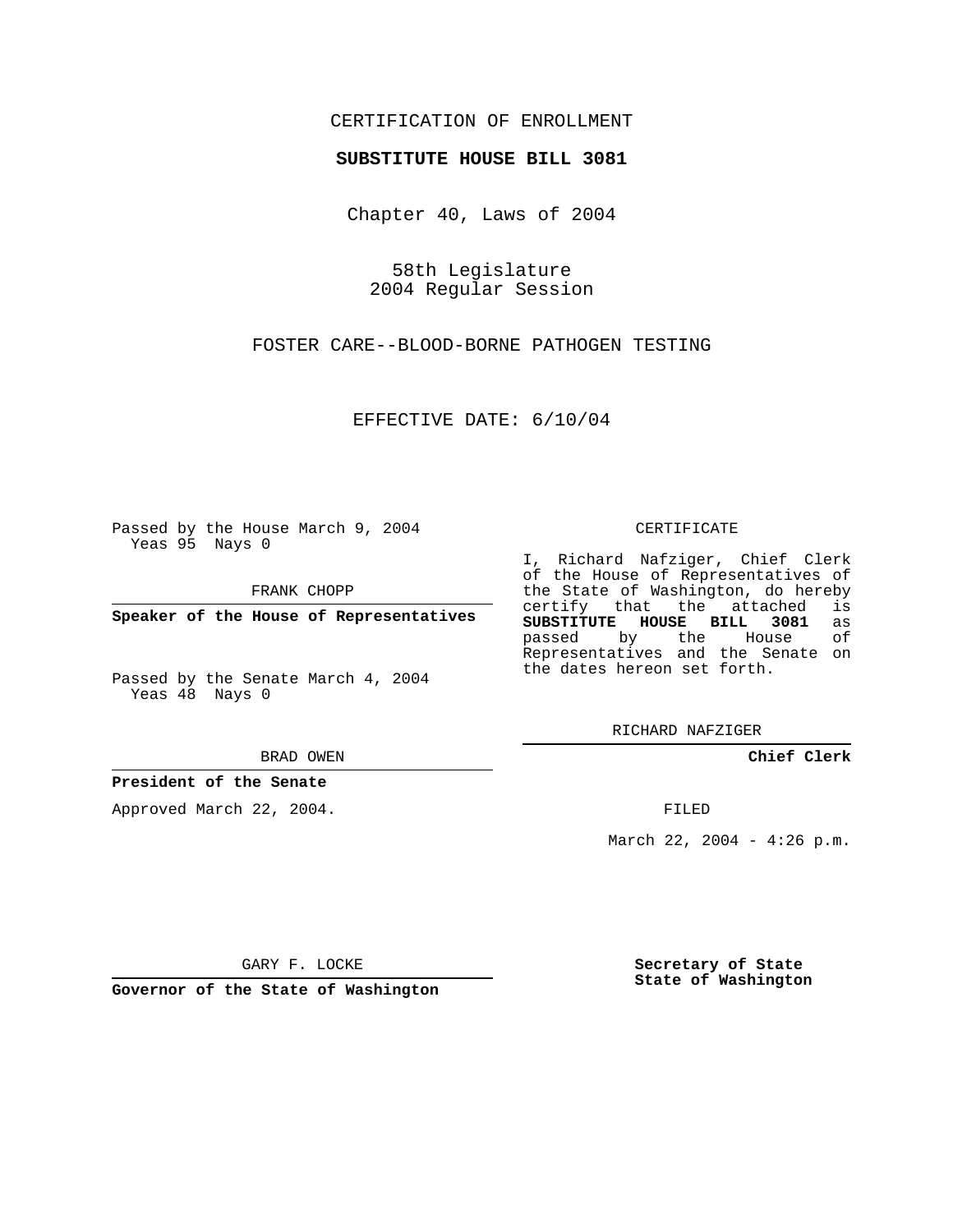## **SUBSTITUTE HOUSE BILL 3081** \_\_\_\_\_\_\_\_\_\_\_\_\_\_\_\_\_\_\_\_\_\_\_\_\_\_\_\_\_\_\_\_\_\_\_\_\_\_\_\_\_\_\_\_\_

\_\_\_\_\_\_\_\_\_\_\_\_\_\_\_\_\_\_\_\_\_\_\_\_\_\_\_\_\_\_\_\_\_\_\_\_\_\_\_\_\_\_\_\_\_

AS AMENDED BY THE SENATE

Passed Legislature - 2004 Regular Session

**State of Washington 58th Legislature 2004 Regular Session By** House Committee on Children & Family Services (originally sponsored by Representative Rockefeller)

READ FIRST TIME 02/06/04.

1 AN ACT Relating to medical and dental care and testing for children 2 in the care of the department of social and health services; and adding 3 new sections to chapter 74.13 RCW.

4 BE IT ENACTED BY THE LEGISLATURE OF THE STATE OF WASHINGTON:

 5 NEW SECTION. **Sec. 1.** A new section is added to chapter 74.13 RCW 6 to read as follows:

 7 The legislature intends to establish a policy with the goal of 8 ensuring that the health and well-being of both infants in foster care 9 and the families providing for their care are protected.

10 NEW SECTION. **Sec. 2.** A new section is added to chapter 74.13 RCW 11 to read as follows:

 (1) The department of health shall develop recommendations concerning evidence-based practices for testing for blood-borne pathogens of children under one year of age who have been placed in out-of-home care and shall identify the specific pathogens for which testing is recommended.

17 (2) The department shall report to the appropriate committees of